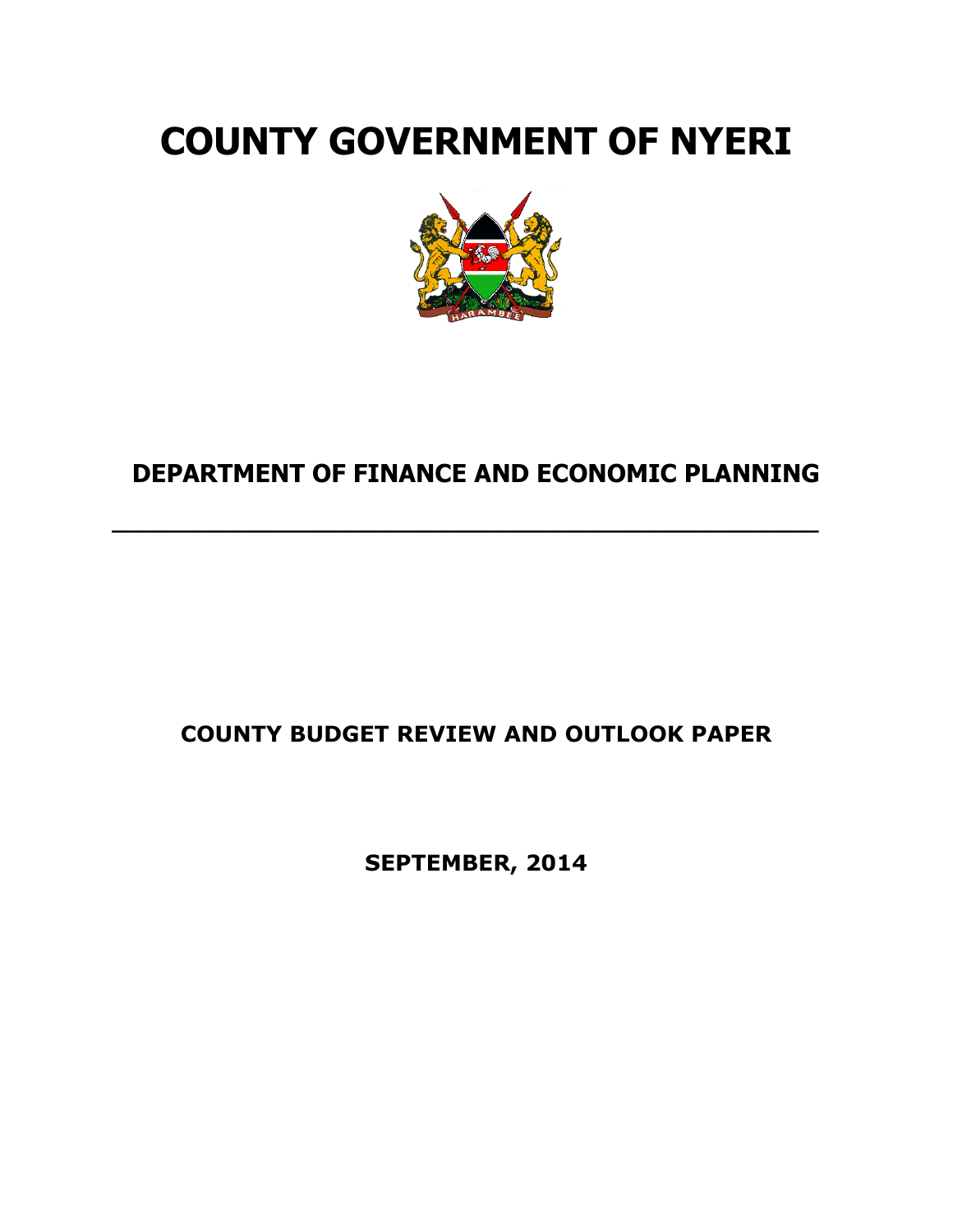# **Legal Basis for the Publication of the County Budget Review and Outlook Paper**

The Nyeri County Budget Review and Outlook Paper is prepared in accordance with Section 118 of the Public Financial Management Act, 2012 which states that:

- 1. A County Treasury shall prepare and submit a County Budget Review and Outlook Paper (CBROP) to the County Executive Committee for approval by  $30<sup>th</sup>$  September each financial year. The CBROP shall include:
	- a. Details of actual fiscal performance in the previous financial year compared to the budget appropriation for that year;
	- b. Updated financial forecasts with sufficient information to show changes from the forecasts in the most recent County Fiscal Strategy Paper (CFSP)
	- c. Information on any changes in the forecasts compared with the CFSP or actual financial performance for the previous financial year may have affected compliance with the fiscal responsibility principles or the financial objectives in the CFSP for that year; and
	- d. The reasons for any deviation from the financial objectives in the CFSP together with proposals to address the deviation and the time estimated for doing so.
- 2. The County Executive Committee shall consider the CBROP with a view to approving it, with or without amendments, within fourteen days after its submission.
- 3. Not later than seven days after the CBROP has been approved by County Executive Committee, the County Treasury shall:
	- (a) Arrange for the CBROP to be laid before the County Assembly; and
	- (b) Publish and publicize the paper as soon as practicable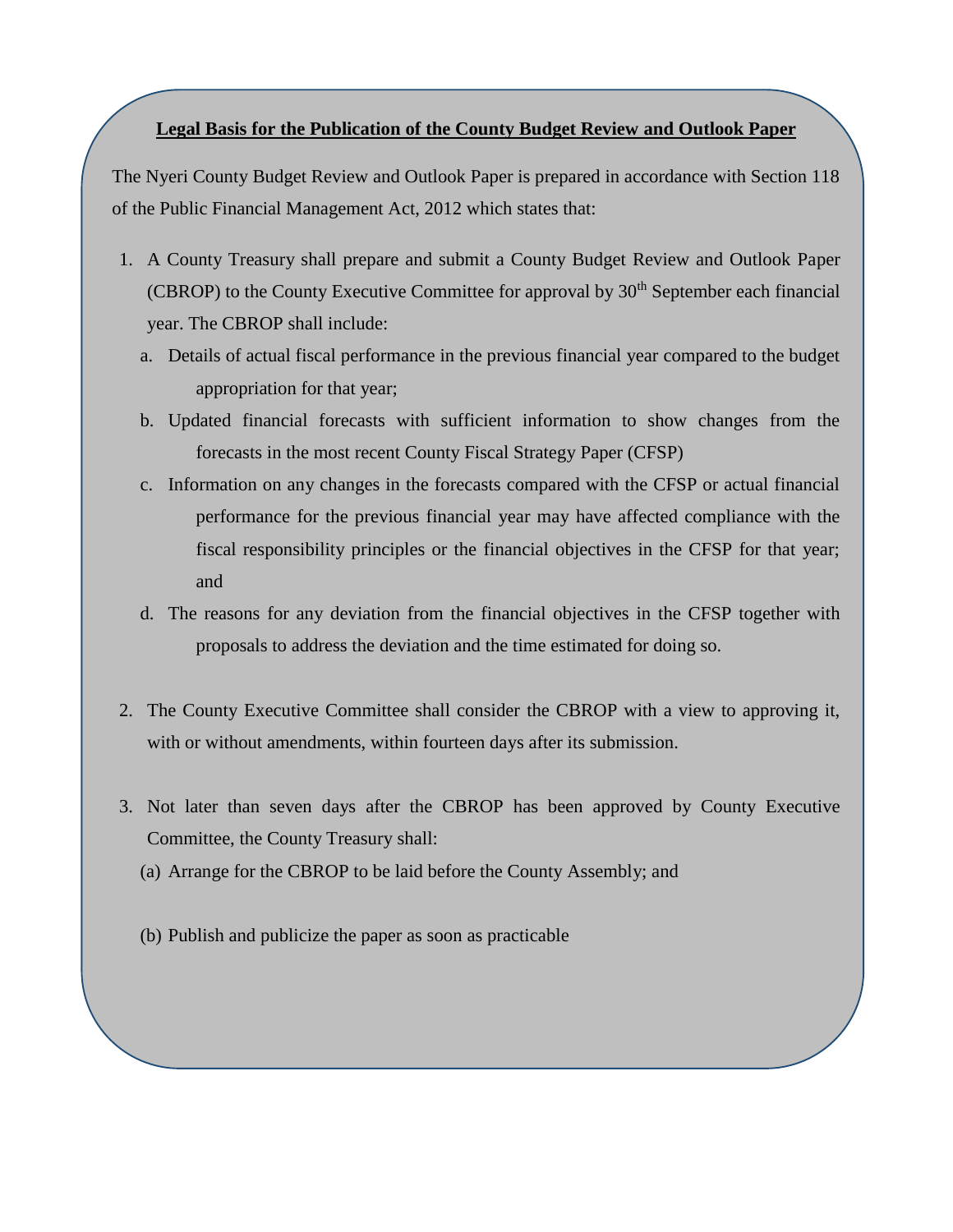#### **Fiscal Responsibility principles in the Public Financial Management Law**

Section 107 of the Public Financial Management (PFM) Act, 2012, sets out the fiscal responsibility principles to ensure prudency and transparency in the management of County public resources. The PFM Act states that:

- i) The county government's recurrent expenditure shall not exceed the county government's total revenue;
- ii) Over the medium term a minimum of thirty percent of the county government's budget shall be allocated to the development expenditure;
- iii) The county government's expenditures on wages and benefits shall not exceed a percentage of the county government's total revenue as prescribed by the County Executive Member for finance in regulations approved by the County Assembly
- iv) Over the medium term, the county government's borrowings shall be used only for the purpose for financing development expenditure and not for recurrent expenditure;
- v) The county debt shall be maintained at a sustainable level as approved by the County Assembly (CS)
- vi) Fiscal risks shall be managed prudently; and
- vii)A reasonable degree of predictability with respect to the level of tax rates and tax bases shall be maintained, taking into account any tax reforms that may be made in the future.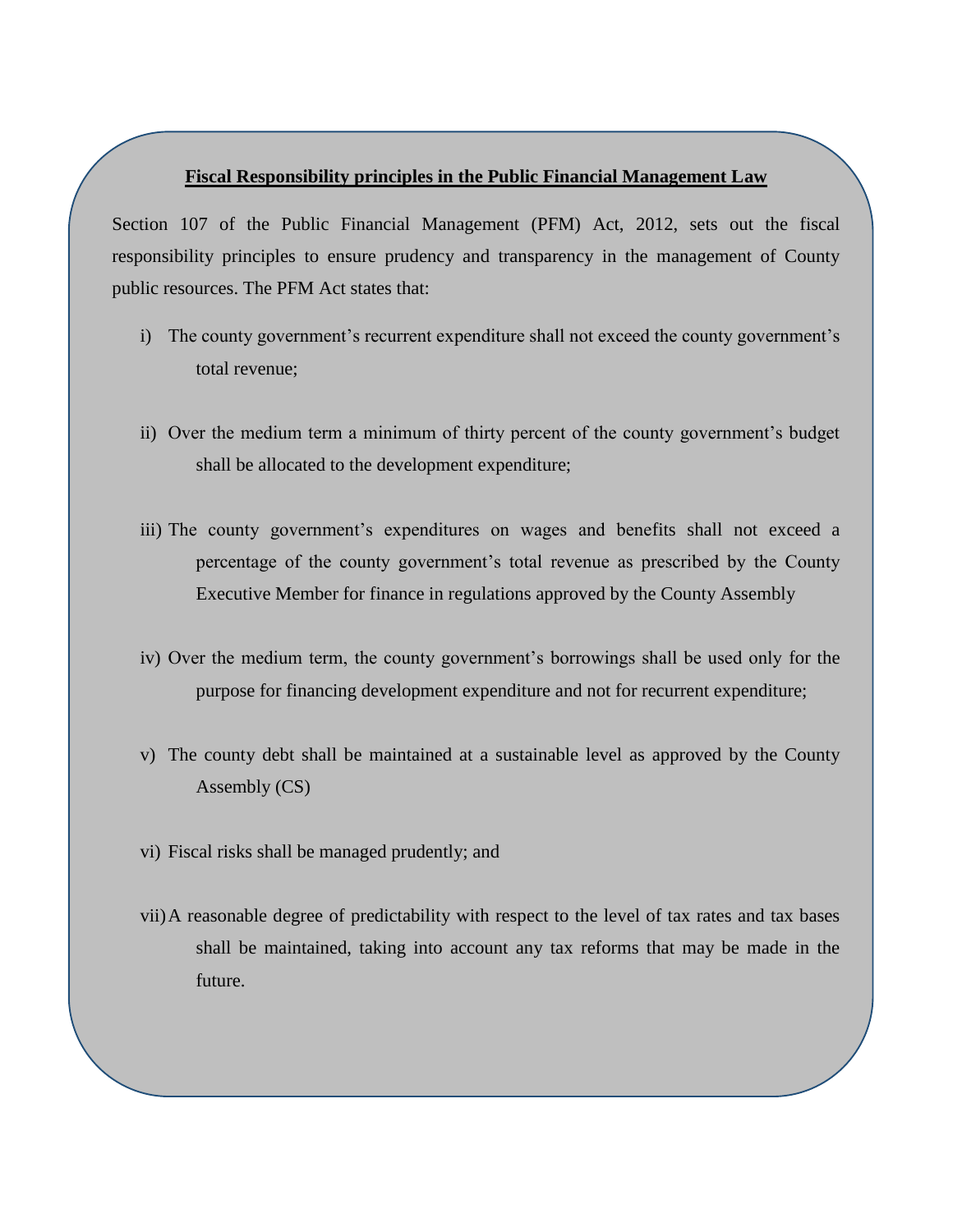# **I INTRODUCTION**

# **Background**

1. This Nyeri County Budget Review and Outlook Paper (CBROP) is prepared under the provisions of the Public Financial Management Act, 2012. In line with the PFM Act, the CBROP contains a review of the fiscal performance of the financial year 2013/14, updated macroeconomic forecast and information on the changes in the forecasts compared with the financial year 2013/14 county budget. The paper also contains actual financial performance for the previous financial year 2013/2014.

# **Objectives of CBROP**

2. To provide a review of the previous fiscal performance and how it impacts the financial objectives and fiscal responsibility principles as set out in PFM Act, 2012. This together with updated macroeconomic outlook provides a basis for revision of the current budget in the context of Supplementary Estimates and the broad fiscal parameters underpinning the next budget and the medium term. Details of the fiscal framework and the medium term policy priorities will be firmed up in the County Fiscal Strategy paper 2015.

3. The CBROP will be a key document in linking up of policy, planning and budgeting. This CBROP will be embedded on the Kenya's Vision 2030, Second Medium Term Plan (MTP) priorities and the Nyeri County Integrated Development Plan (CIDP). Sectors Working Groups will be formed to undertake performance reviews of programs currently being undertaken and also develop and prioritize programs for the Medium Term period of FY 2014/15 – FY 2016/17.

4. The updated outlook will thereafter be firmed up in the County Fiscal Strategy Paper (CFSP), 2015 to reflect any changes in economic and financial conditions. In accordance with Section 117 of the Public Finance Management Act, 2012, the CFSP will be submitted to the County Assembly not later than 28<sup>th</sup> February 2014.

5. The rest of the paper is organized as follows: the next section provides review of the fiscal performance in the FY 2013/2014 and its implications on the financial objectives set out in the last CFSP submitted to the county assembly in February 2014. This is followed by brief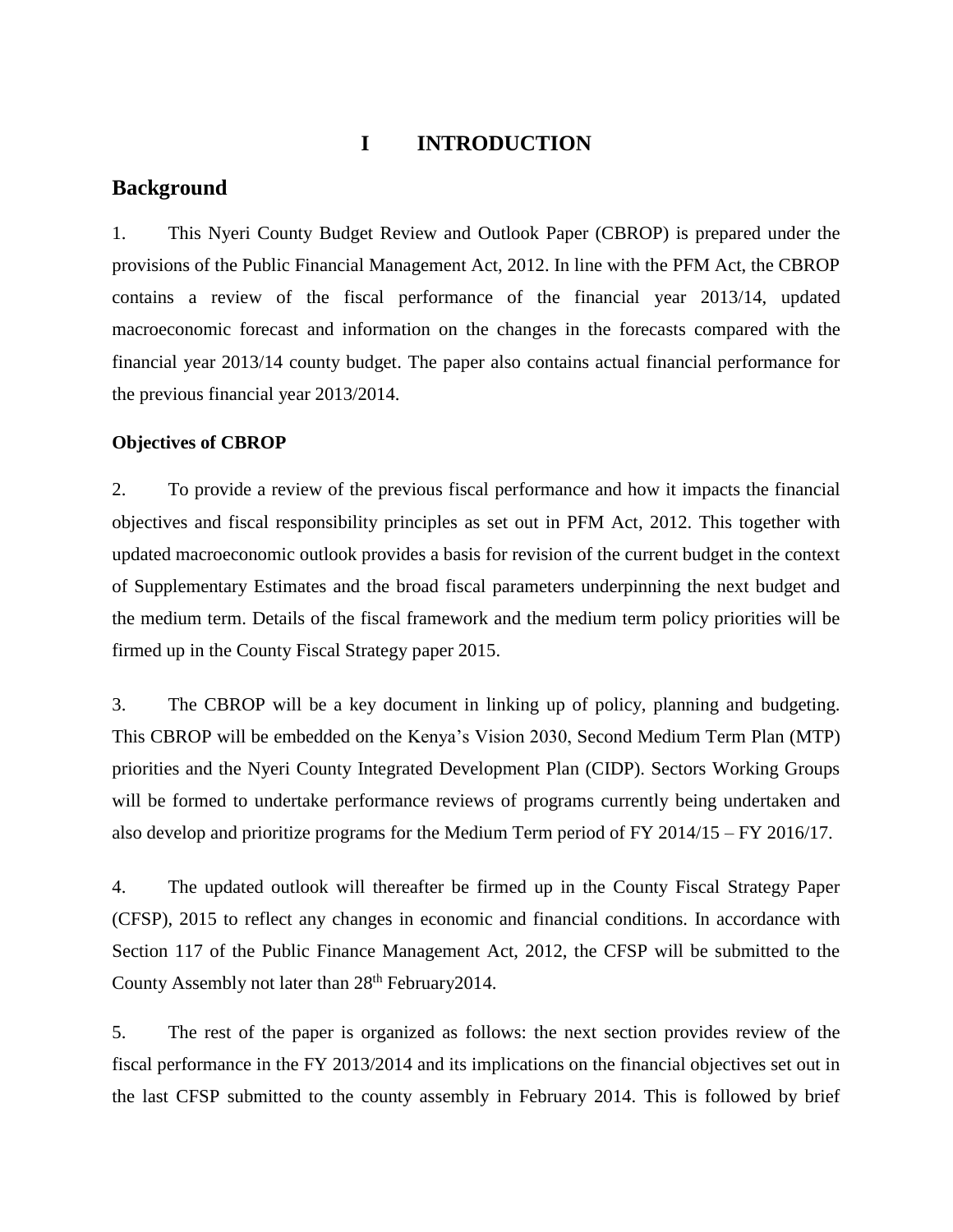highlights on recent economic developments and outlook, resources allocation framework while section V concludes.

# **II REVIEW OF FISCAL PERFORMANCE IN 2013/14**

# **A. Overview**

6. The fiscal performance in 2013/14 was generally satisfactory despite the mounting expenditure pressures. The pressure was as a result of the huge wage bill occasioned by the devolution of national government employees to county government units.

7. On the expenditure side, the County Government had to incur higher expenditure on salaries than originally budgeted. In order to finance these additional expenditures pressures in the face of financing constraints, the County Government reallocated funds from the development budget to cater for this. Adjustments of the original budget were approved by County Assembly in May, 2014 in the context of Supplementary Estimates.

# **B. 2013/14 Fiscal Performance**

8. Table 1 below presents the fiscal performance for the FY 2013/14 and the deviation from the original and revised budget estimates.

|                          | <b>Approved</b> | Amended       | <b>Actual</b>      | <b>Deviation</b>   |
|--------------------------|-----------------|---------------|--------------------|--------------------|
|                          | Appropriation   | Appropriation | <b>Performance</b> |                    |
| <b>REVENUE</b>           | 2013/14(Ksh)    | 2013/14(Ksh)  | 2013/14(Ksh)       | 2013/14(Ksh)       |
| Balance B/F              |                 |               | 289,224,084        | 289, 224, 084      |
| <b>Equitable Share</b>   | 4,071,364,795   | 4,071,364,795 | 2,697,434,462      | (1,373,930,333)    |
| <b>CILOR</b>             | 54,754,000      | 54,754,000    |                    | (54,754,000)       |
| <b>Local Resources</b>   | 424,296,914     | 424,296,914   | 432,229,360        | 7,932,446          |
| <b>Total Revenue</b>     | 4,550,415,709   | 4,550,415,709 | 3,418,887,906      | (1, 131, 527, 803) |
| Salaries & Wages         | 1,048,009,181   | 1,809,283,330 | 1,633,842,518      | (175, 440, 812)    |
| $O\&M/O$ thers           | 1,309,610,193   | 1,288,833,658 | 790,459,215        | (498, 374, 443)    |
| Development              | 2,192,796,335   | 1,452,298,721 | 949,764,434        | (502, 534, 287)    |
| <b>Total Expenditure</b> | 4,550,415,709   | 4,550,415,709 | 3,374,066,167      | (1,176,349,542)    |

**Table 1: Fiscal Performance**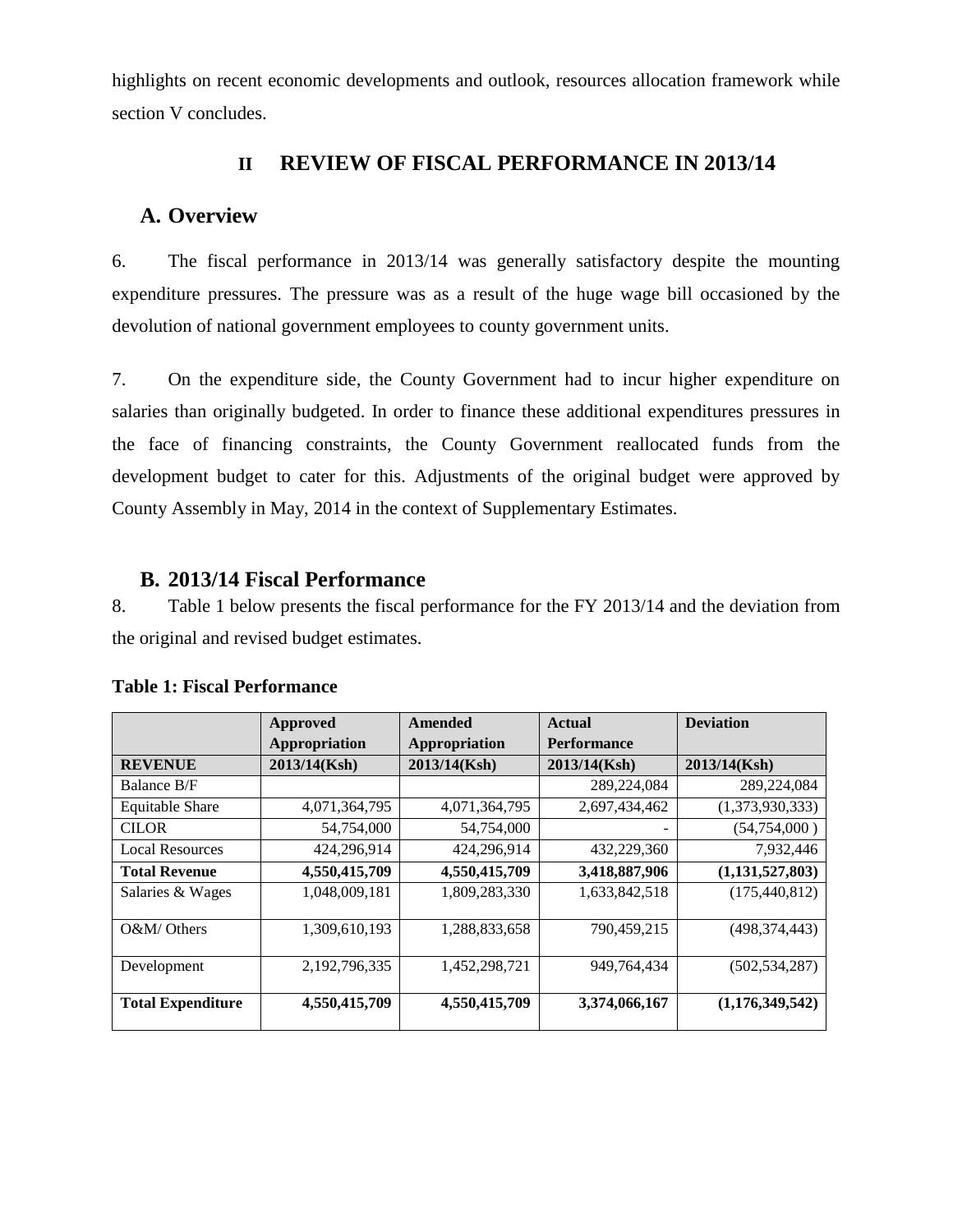# **Table 2: Recurrent Budget**

| <b>HEAD</b>           | Approved      | Amended       | <b>Actual</b>      | <b>Deviation</b> |
|-----------------------|---------------|---------------|--------------------|------------------|
|                       | Appropriation | Appropriation | <b>Performance</b> |                  |
|                       | 2013/14 (Ksh) | 2013/14(Ksh)  | 2013/14(Ksh)       | 2013/14(Ksh)     |
| County Assembly       | 378,642,996   | 378,642,996   | 327,801,797        | (50, 841, 199)   |
| Executive             | 1,978,976,378 | 2,719,473,992 | 2,096,,499,936     | (622, 974, 056)  |
| <b>TOTAL FOR VOTE</b> | 2,357,619,374 | 3,098,116,988 | 2,424,301,733      | (673, 815, 255)  |

 **Source: County Treasury**

| <b>Table 2: Development Budget</b> |               |                |                    |                  |  |  |
|------------------------------------|---------------|----------------|--------------------|------------------|--|--|
| <b>HEAD</b>                        | Approved      | <b>Amended</b> | Actual             | <b>Deviation</b> |  |  |
|                                    | Appropriation | Appropriation  | <b>Performance</b> |                  |  |  |
|                                    | 2013/14(Ksh)  | 2013/14(Ksh)   | 2013/14(Ksh)       | 2013/14(Ksh)     |  |  |
| <b>County Assembly</b>             | 220,011,335   | 220,011,335    | 147,513,337        | (72, 497, 998)   |  |  |
| Executive                          | 1,972,785,000 | 1,232,287,386  | 802,251,096        | (430, 036, 290)  |  |  |
| <b>TOTAL FOR VOTE</b>              | 2,192,796,335 | 1,452,298,721  | 949,764,433        | (502, 534, 288)  |  |  |

## **Table 3: Development Budget**

# **Source: County Treasury**

## **Revenue**

Total revenue received amounted to Kshs. 3,418,887,906 inclusive of balance brought forward of Kshs. 289,224,084 as compared to the target in the budget of Kshs 4, 550,415,709. This represents a revenue shortfall of Kshs 1,131,527,803

9. Local revenue collection totaled Kshs 432, 229,360 against the target of Kshs 424,296,914 Reflecting to an over collection of Kshs 7,932,446 for the period under review.

The increase in local revenue collection can largely be attributed to the introduction of the cashless system and new streams from the devolved departments. The county has initiated business census throughout the county to gauge its revenue potential and it is also identify new sources to boost its revenue base.

## **Table 4: Revenue 2013/14**

| <b>ACCOUNT DESCRIPTION</b> | <b>BUDGET</b> | <b>ACTUAL</b> | <b>DEVIATION</b> |
|----------------------------|---------------|---------------|------------------|
|                            |               |               | Kshs.            |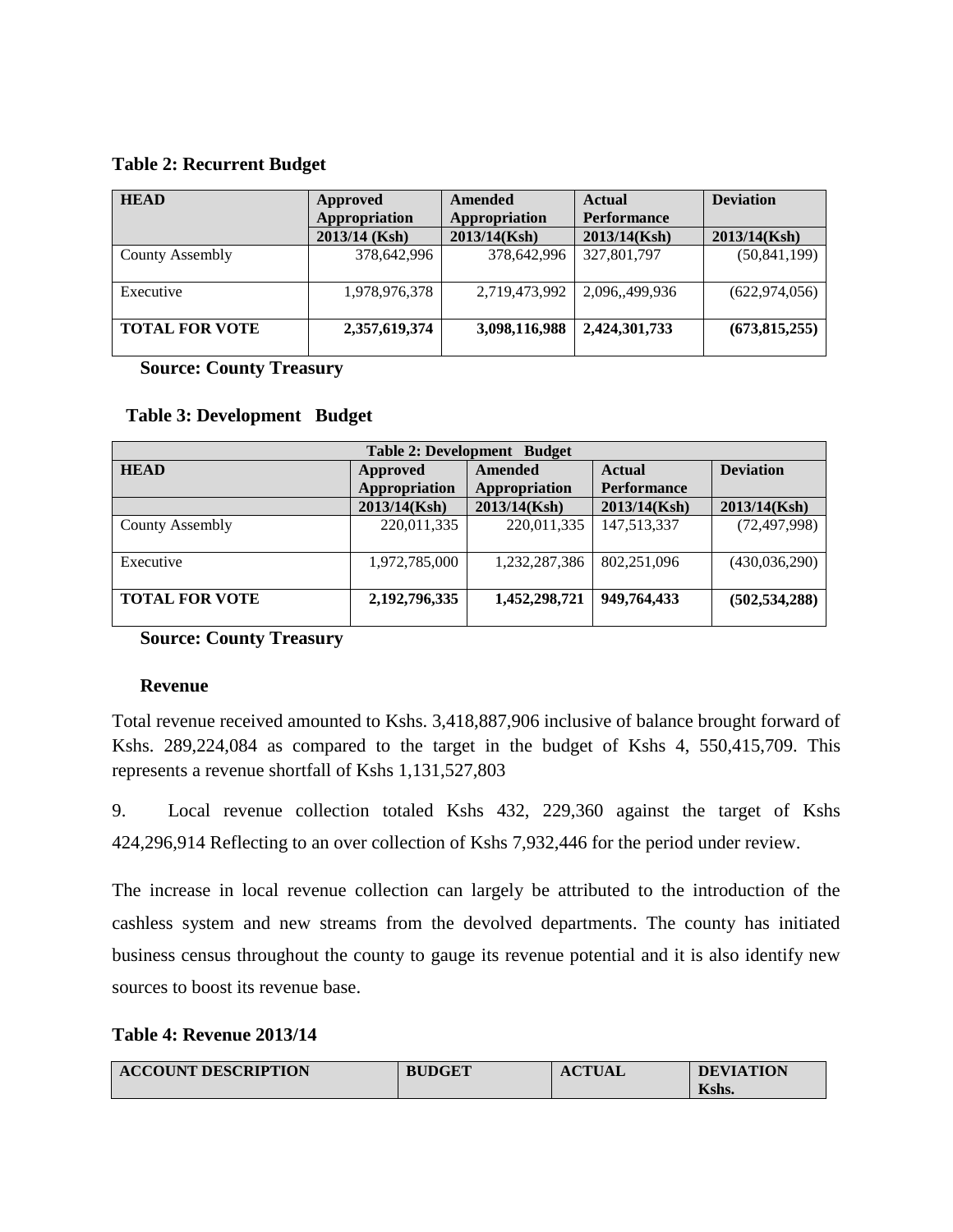| <b>ACCOUNT DESCRIPTION</b>                 | <b>BUDGET</b> | <b>ACTUAL</b> | <b>DEVIATION</b> |
|--------------------------------------------|---------------|---------------|------------------|
|                                            |               |               | Kshs.            |
| Balance B/F                                |               | 289,224,084   | 289,224,084      |
| <b>Equitable Share</b>                     | 4,071,364,795 | 2,697,434,462 | (1,373,930,333)  |
| <b>CILOR</b>                               | 54,754,000    |               | (54, 754, 000)   |
| Parking Fees                               | 92,195,000    | 107,002,937   | 14,807,937       |
| <b>Business Permit</b>                     | 83,985,200    | 81,618,575    | (2,366,625)      |
| <b>Land Rates</b>                          | 76,116,143    | 49,596,920    | (26,519,223)     |
| Market Fees, Livestock & Stalls Rent       | 36,689,100    | 34,711,274    | (1,977,826)      |
| Lease Of Water Distribution Network        | 23,973,951    | 11,771,775    | (12,202,176)     |
| <b>Refuse Collection Fees</b>              | 22,250,000    | 24,031,156    | 1,781,156        |
| <b>Quarry Extraction Fees/Produce Cess</b> | 21,461,668    | 22,695,125    | 1,233,457        |
| Sign Boards & Advertisement Fees           | 13,050,000    | 16,998,739    | 3,948,739        |
| Housing Estates Monthly Rent               | 9,733,000     | 14, 131, 357  | 4,398,357        |
| Other Income                               | 44,842,852    | 69,671,502    | 24,828,650       |
| <b>TOTAL</b>                               | 4,550,415,709 | 3,418,887,906 | (1,131,527,803)  |

# **Source: County Treasury.**

Other income includes liquor licenses, space rent, slaughter house fees, cooperative audit fees, court fines, occupation certificates, debt clearance fees and other miscellaneous income. See Annex I

# **Expenditure**

10. Total expenditure amounted to Kshs. 3,374,066,167 against a budget of Kshs. 4,550,415,709. Recurrent expenditure amounted to Kshs 2,424,301,733 against a budget of Ksh. 3,098,116,988 representing an under spending of Kshs. 673,815,255. The under spending was as a result of funds not being released from the national equitable share amounting to Ksh. 938,869,514.45 (This was an outstanding reimbursement to national government).

Development expenditure incurred amounted Kshs 949,764,433 compared to a revised estimate of Kshs 1,452,298,721 resulting to a deficit of Kshs. 502,534,288**.** This was as a result of unavailability of funds.

# **C Implication of 2013/14 fiscal performance on fiscal responsibility principle and financial objectives contained in the 2013 CFSP**

As per the PFM Act 2012, CFSP is supposed to be prepared and submitted to the county assembly by  $28<sup>th</sup>$  February and the county government came to effect on  $4<sup>th</sup>$  march 2013 and therefore there was no CFSP for the year 2013/14.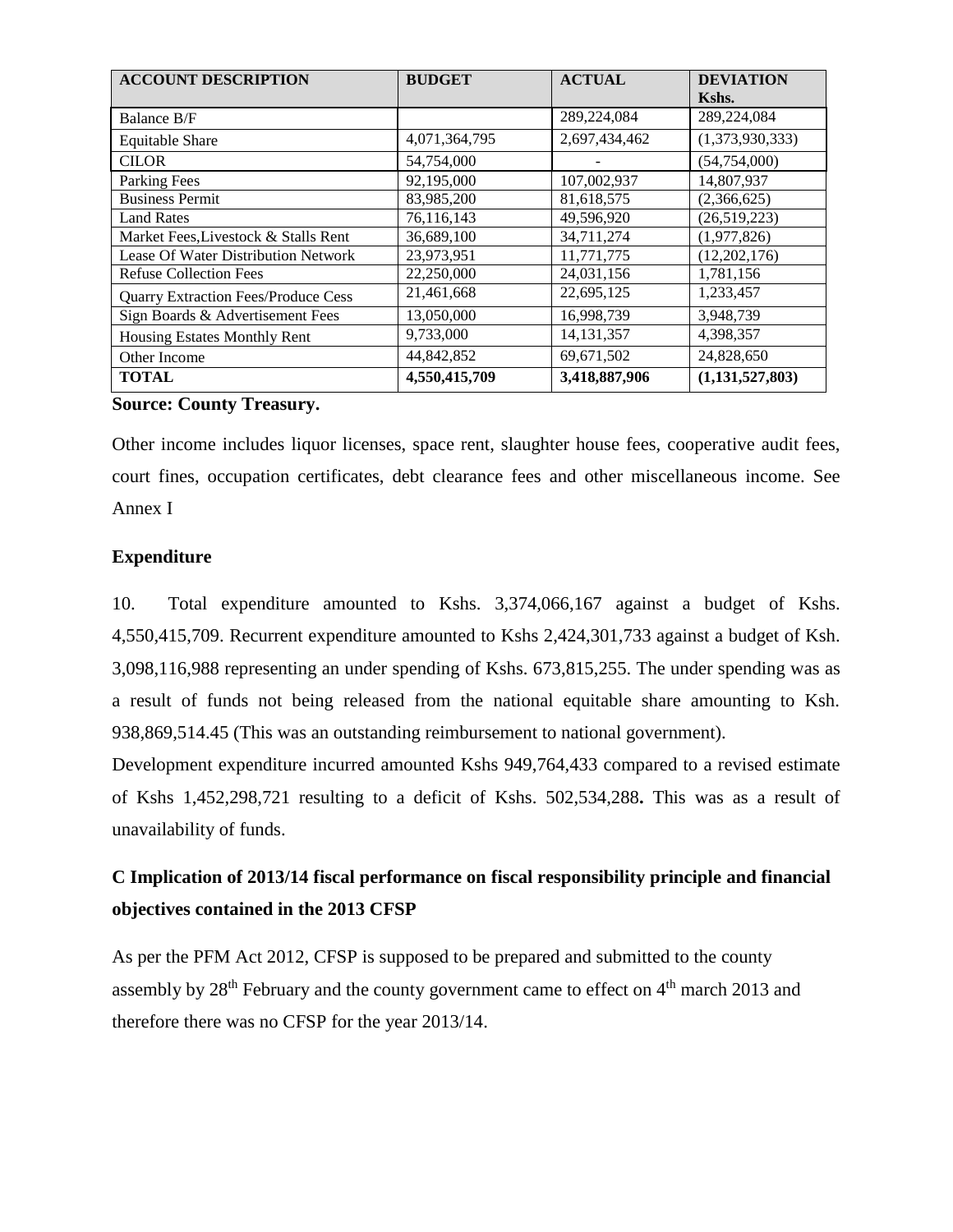#### **III. RECENT ECONOMIC DEVELOPMENTS AND OUTLOOK**

11. Nationally, the macroeconomic environment has continued to improve. Going forward, the macroeconomic outlook remains favourable although risks remain.

#### **A. National Recent Economic Developments**

12. Recent developments in the key macroeconomic variables are encouraging. The country's Gross Domestic Product (GDP) expanded by 4.7 per cent in 2013 compared to 4.6 per cent in 2012. This performance was supported by;-

- The stable macroeconomic environment for the better part of the year.
- Low and stable inflation supported by improved supply of basic foods, lower international oil prices and lower costs of electricity.
- Infrastructural development
- Construction sector

13. Overall inflation declined from 9.4 percent in 2012 up to 5.7 percent in 2013. This was largely attributed to improved supply of basic foodstuffs and stable domestic prices of petroleum products as well as the Consumer Price Index (CPI) base effects. However, the shilling exchange has firmed up against major international currencies and the official foreign exchange reserves are at a comfortable level.

14. Short term interest rates declined consistent with the easing of monetary policy stance. Central Bank Rate (CBR) reduced from 11.0 per cent in 2012 to 8.50 per cent in 2013. The overdraft and maximum lending interest rates dropped by 1.28 and 1.16 percentage points, to 16.51 per cent and 16.99 per cent, respectively in December 2013, largely due to the lower inflationary pressure and the CBR reduction.

15. These national recent economic development have great impact on the county economic developments since greater percentage of the county's resources are drawn from the National Resources.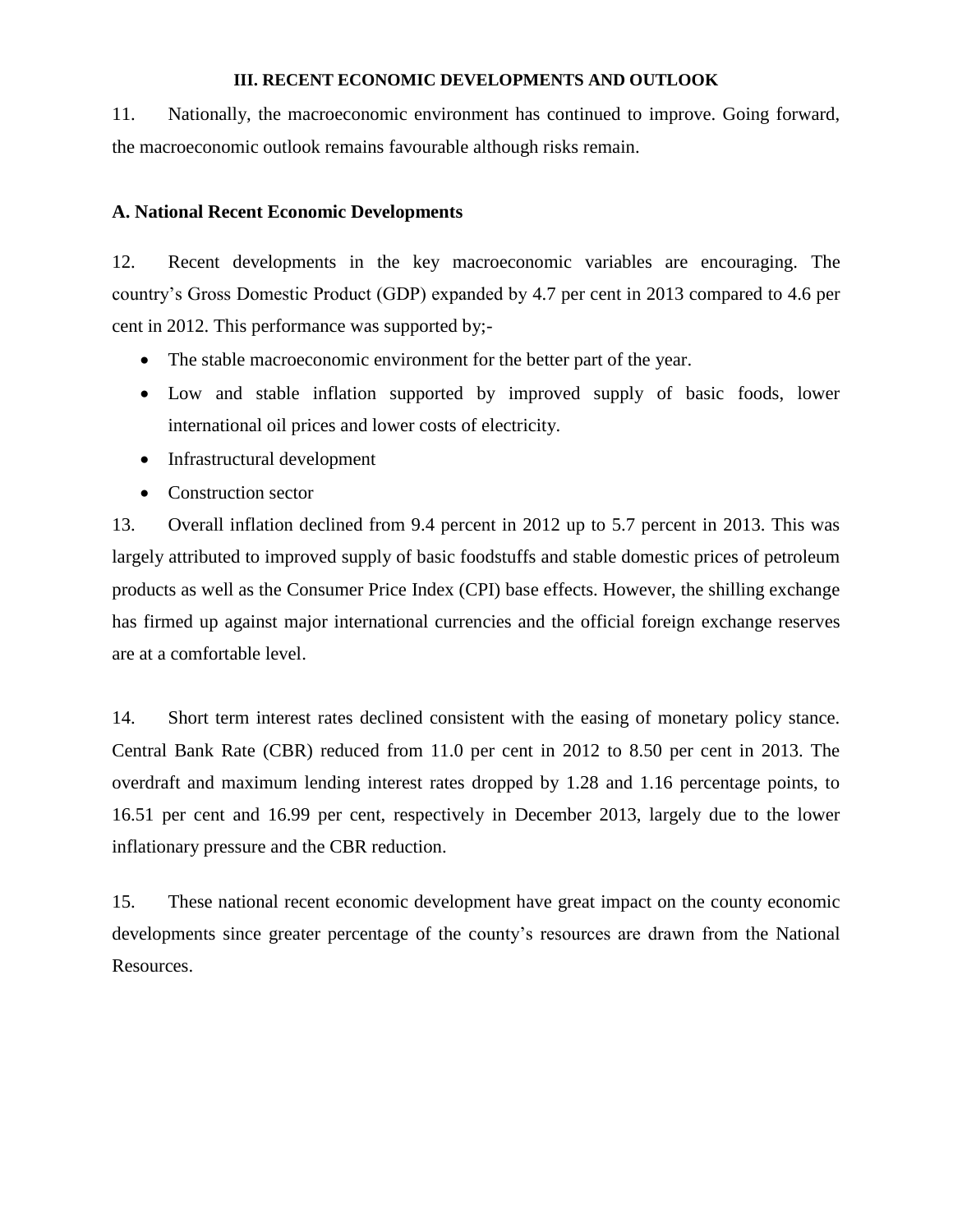#### **B. County Recent Economic Developments**

16. The County Government is committed to sustain economic growth by deepening and widening the agricultural base in Nyeri. It is the belief of the County Executive Committee that this is the path to the fundamental revitalization of the county economy and consequently to sustainable employment creation and empowerment of the county citizens. The County Government has taken steps to establish task forces in the coffee, tea, dairy and horticulture subsectors, to identify what ails these sub-sectors and propose the needs and possible mitigation measures. The undeniable fact is that agriculture is now being put on a new economic footing in Nyeri County.

17. To spur economic growth and propel the county to higher levels of development, the county government intends to promote investment opportunities and trade. A major investment conference took place within the county to show potential investors the numerous available opportunities. This will eventually trickle down to virtually all sectors of the economy and increase the county's revenue base.

18. Hotels and restaurant sector is another area which is not fully exploited and if investment is focused on it, more income will be generated to enable the county to grow.

19. The Roads sector has grown over the year with more than 400 kilometers of roads being upgraded from earth to gravel surface and standards. This has led to easy access by farmers from their farms to the market delivering their produce. The cost of transport has reduced thus more income to the farmers leading to improved living standards. The development roads have improved delivery of services.

20. In the energy sector more street lights and high mast floodlights have been installed. This has led to reduce crime rate in the county. The business working hours in towns have also increased leading to higher levels of income thus enhancing economic development.

21. Health being a key priority of the county has been given keen interest and attention which will continue over the medium term. The referral hospital is being equipped with dialysis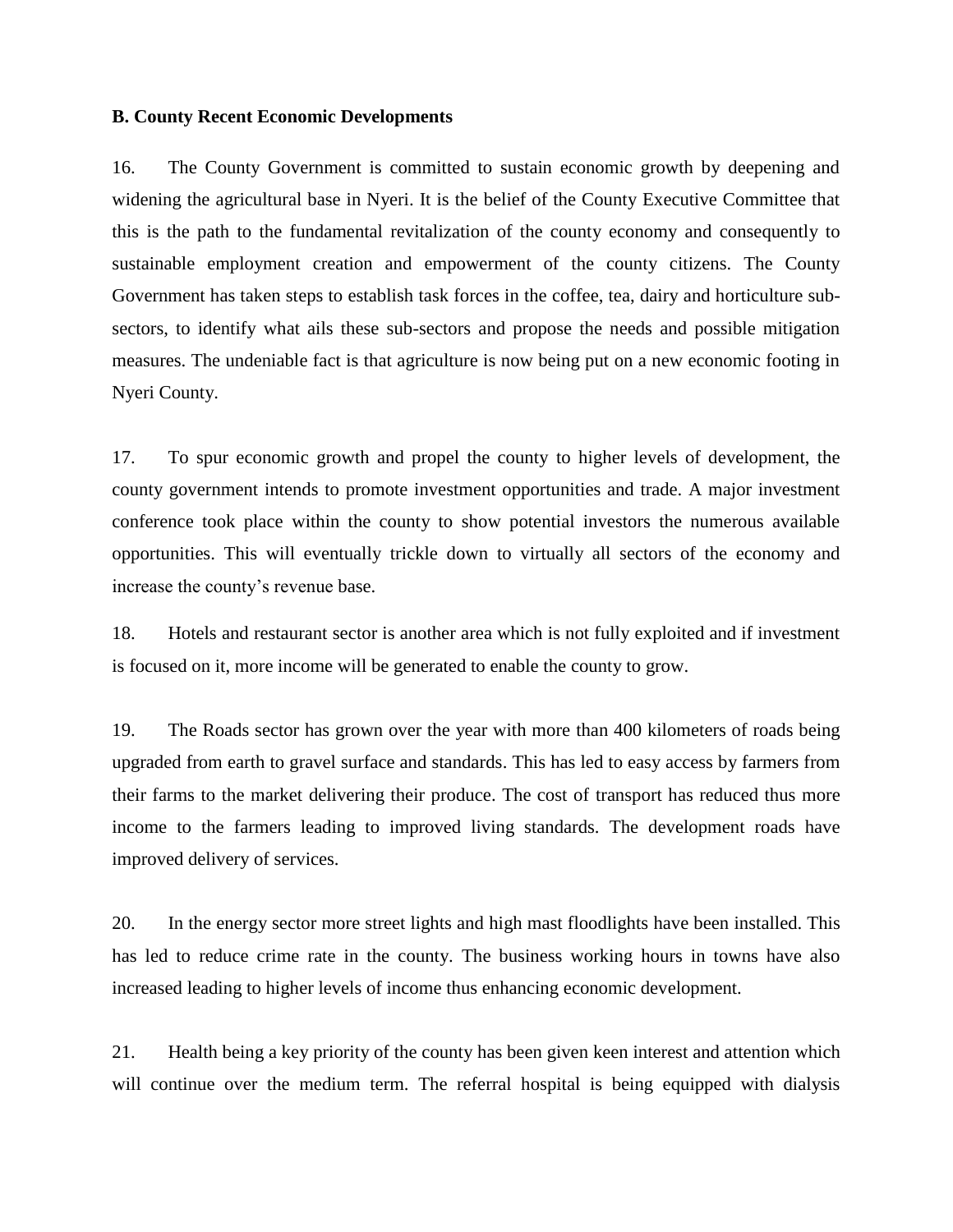machines so as to bring the service closer to the people and also attract others from neighboring counties. A dental unit is also in process of being established in the referral hospital. All the level 4 hospitals have been provided with hospital linen and lab equipment. This will help the county to grow economically and reduce on the cost of health.

22. Conservation of the environment has also been undertaken through planting of more trees in riparian areas and beautification of the towns in the county.

# **C. Economic Outlook**

## **Growth prospects**

23. The National GDP rate which is at 4.7 percent is expected to rise to 6.1 percent over the medium term. The county's economy is expected to grow within the same range as the national over the medium term.

24. Growth will be augmented by production in agriculture following expansion of irrigated area, value addition, completion of key infrastructure projects (such as roads and energy), and other initiatives geared towards trade promotion including expansion of local markets. Finally, domestic demand is expected to be robust following increased investor confidence as witnessed in the construction of shopping in major towns.

## **Inflation outlook**

25. Nationally, despite the increase in inflation in the recent past, inflation is expected to revert back to target of 5 percent with a 2.5 percent band in the medium term. The county is assumed to be affected by the same rate since it is a major exporter of coffee and tea which is normally affected by price instabilities in the global markets.

26. The County Government is pursuing various methods to intervene in issues of price fluctuations through pooled marketing of tea and coffee.

## **C. Medium Term Fiscal Framework**

27. Prudent fiscal policy is key to maintaining economic stability in our county. The Nyeri County Government is committed to operating within the approved fiscal framework. The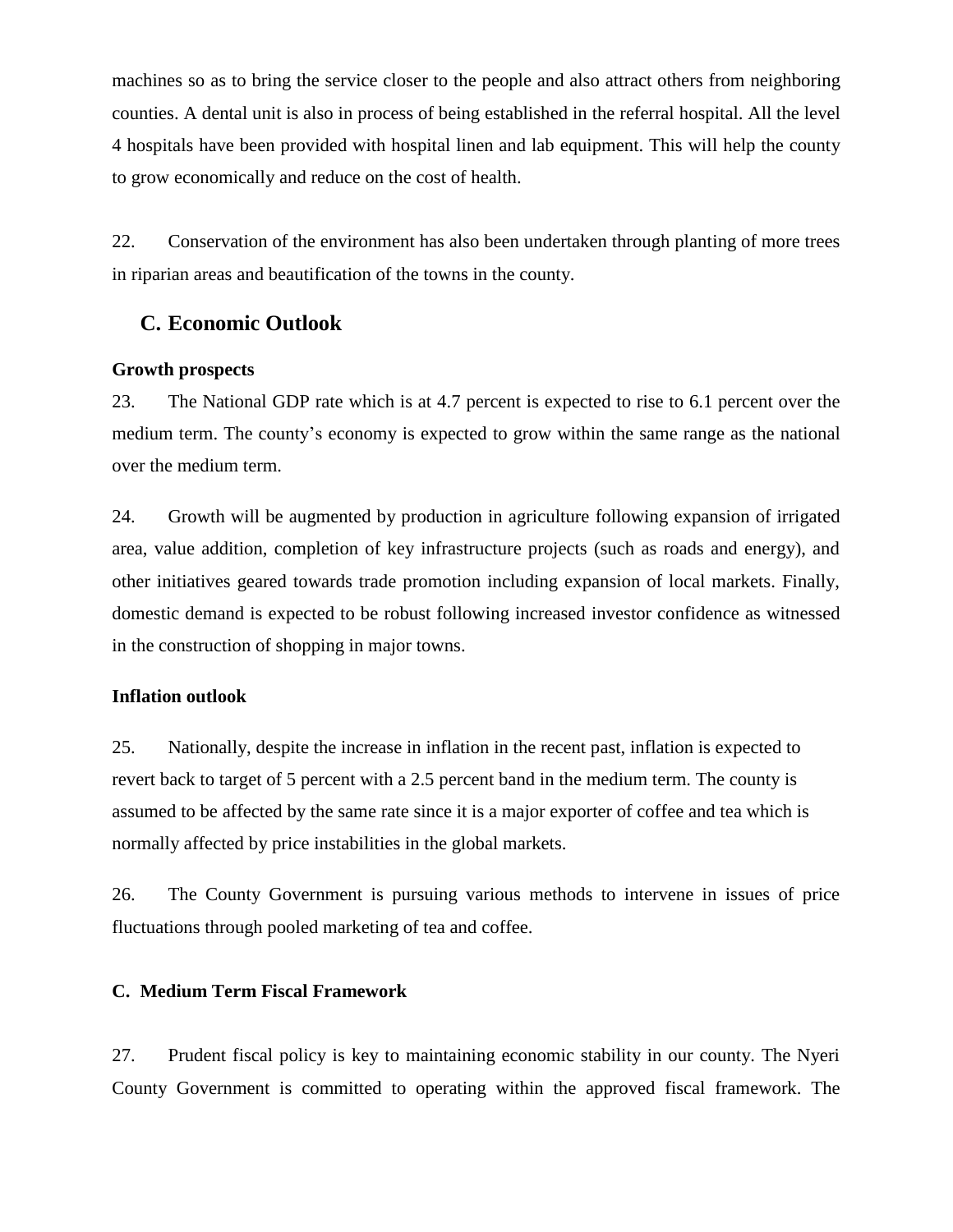county will continue maintaining a strong revenue mobilization effort. The economic agenda will continue being premised on inclusive and sustainable growth that opens economic opportunities and provide a better future for all residents of Nyeri County.

28. On the expenditure, the county shall adopt prudent rationalization to improve efficiency and reduce wastage. Expenditure management will be strengthened with full implementation of the Integrated Financial Management Information System (IFMIS) and e-procurement. The county will continue building capacity of its personnel to enable the staff to adopt to the new systems.

# **D. Risks to the Fiscal Framework**

29. The risks to the outlook for FY 2014/15 and medium-term include further weakening in global economic environment and rising inflation. These affect the national government whose effects trickles down to the County.

30. Unfavorable weather conditions including erratic rainfall pattern, which have adverse effects on agricultural production are a major risk.

31. To further enhance capacity, the county requires enrolling the youth involved in alcohol and drugs in rehabilitation centers as this poses the risk of lack of a youthful labour force

32. Insecurity is a key risk. To mitigate against this risk, there is need to establish industries to provide market for agricultural products and to offer employment to the youth thereby reducing insecurity. This can also be remedied by installation of more high mast floodlights in all trading centers and areas of dense settlement. The county will strengthen community policing system to make the citizens responsible for their own security.

33. Finally, the uncertainty in the proportion of the county allocation from the national resource is a major risk to this framework.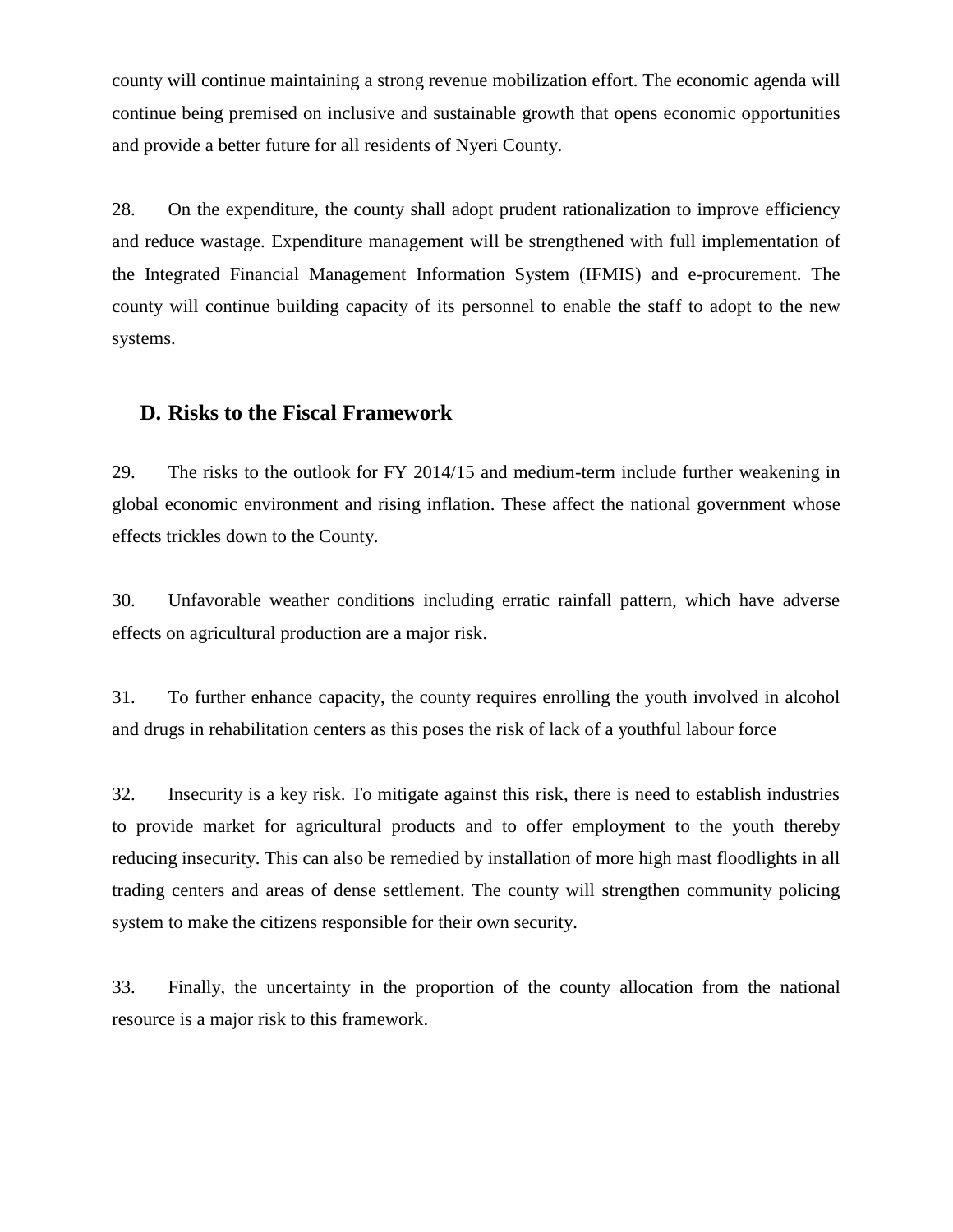# **IV. RESOURCE ALLOCATION FRAMEWORK**

# **A. Adjustment to 2013/14 Budget**

34. With reference to the performance of county budget in 2013/14 and the national macroeconomic outlook, the risks to the FY 2014/15 budget include limited development expenditure that will impact negatively on the county's economic growth. Expenditure pressures, especially recurrent, pose a fiscal risk. Wage pressure from the devolved national government units is the main reason for inadequate allocations to development expenditure. Further the national resources equitable share does not take into account the peculiarities' of the counties and continue using unfavorable parameters.

35. Adjustments to the 2014/15 budget will take into account actual performance of expenditure so far and absorption capacity in the remainder of the financial year. In the face of expenditure pressures, the county government will rationalize expenditures by cutting those that are non-priority. However, the resources earmarked for development purposes will be utilized in the said projects and will not be expended as recurrent.

36. The County Public Service Board (CPSB) is now fully operational. The CPSB will continue working in line with Salary and Remuneration Commission (SRC) recommendations on remuneration structure of county personnel. The two bodies will work towards adopting a new wage policy aimed at limiting the public wage bill as well as job evaluation and harmonization of wage structure for public servants. This will improve on planning of salaries and wages reviews because it will be predictable and based on some policy measures unlike the current practice.

37. On revenue, the county has a finance bill and a revenue bill that need to be enacted into law. This will need careful interpretation to the players to avoid eroding the expected gains through a few rogue business persons and individuals who would want to take advantage of the new Act for their own benefit at the expense of citizens. Enhanced compliance, expansion of revenue base, rationalization of existing incentives and identification of new revenue sources are some of the measures required to boost revenue collection.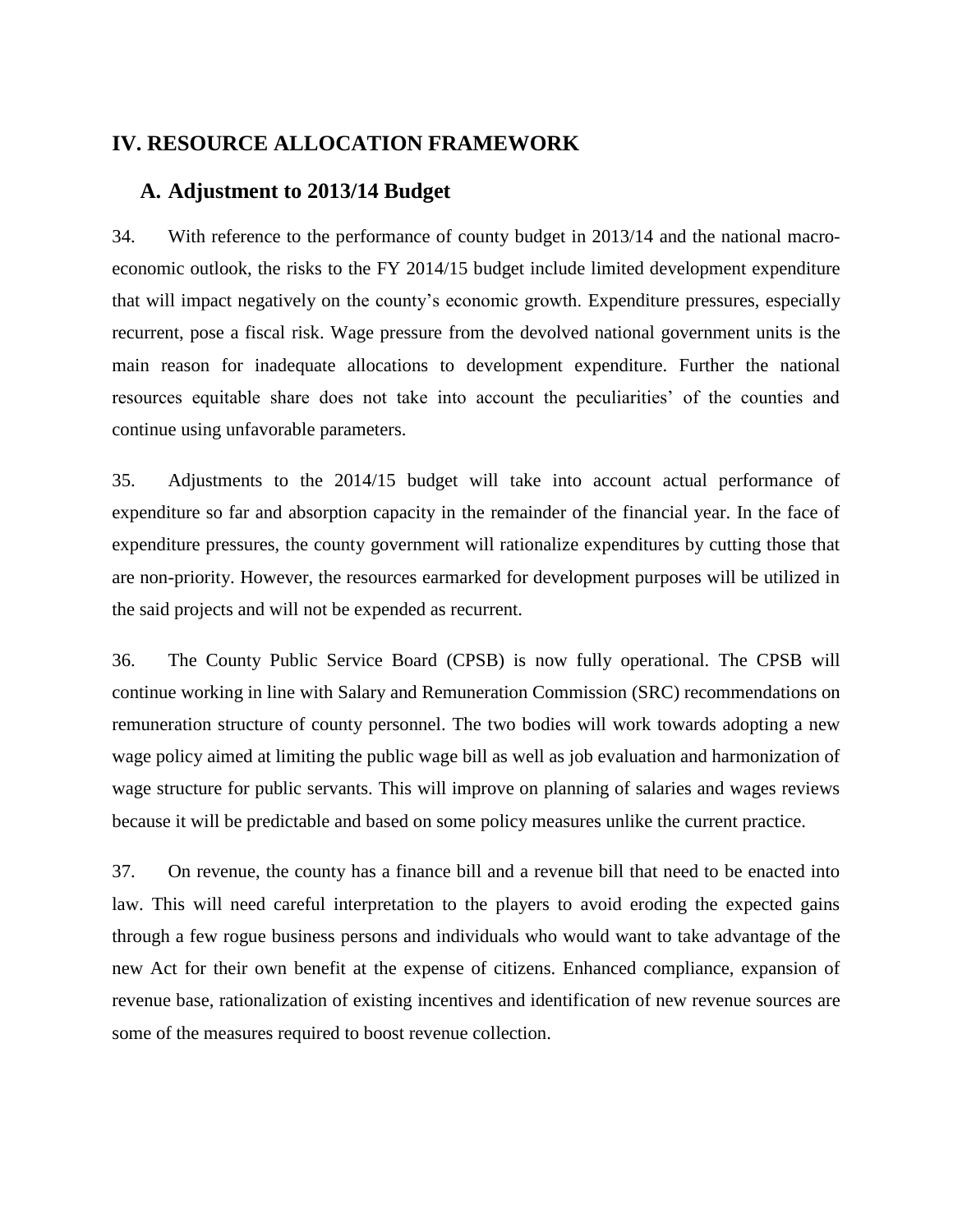38. Similarly, full automation of revenue collection system and processes in the county should be enhanced to eliminate existing leakages.

## **B. Medium-Term Expenditure Framework (MTEF)**

39. Going forward, and in view of the county's economic outlook, MTEF budgeting will entail adjusting non-priority expenditures to cater for the priority sectors. The County Integrated Development Plan (CIDP) 2013-2017, to be launched this financial year, together with the county department's sectoral plans priorities will guide resource allocation.

40. The priority county sectors of health, agriculture and infrastructure will continue to receive adequate resources. These sectors are already receiving a significant share of county resources and are required to utilize them more efficiently to generate fiscal space to accommodate other strategic interventions in their county.

41. The county is also keen to increase the acreage of land under irrigation and enhance security operations through establishment community policing units that are fully functional. Other priority areas include: Land demarcation, mapping and spatial planning of urban and market centres and establishment of empowerment centres for the youth and women.

42. Specifically, the county government has prioritized key strategic interventions across all the sectors as a way of accelerating economic and social transformation to improve quality of life of its citizenly. The main areas of interventions cover food security, improved access to quality health care, improved mobility by maintenance of rural access roads, empowering youth and women as well as enhancing efficiency in revenue collection and administration. Resources required for these interventions are planned for in the CIDP. In the FY 2015/16, Ksh 5.16 billion has been projected as the county budget up from Ksh 4.69 billion in FY 2014/15, an estimate 10 percent increase.

43. Reflecting the above medium-term expenditure framework, the table below provides the tentative projected baseline ceilings for the 2014/15-2017/18 MTEF budget, classified by departments including ceilings as per the County Fiscal Strategy Paper (CFSP) 2014.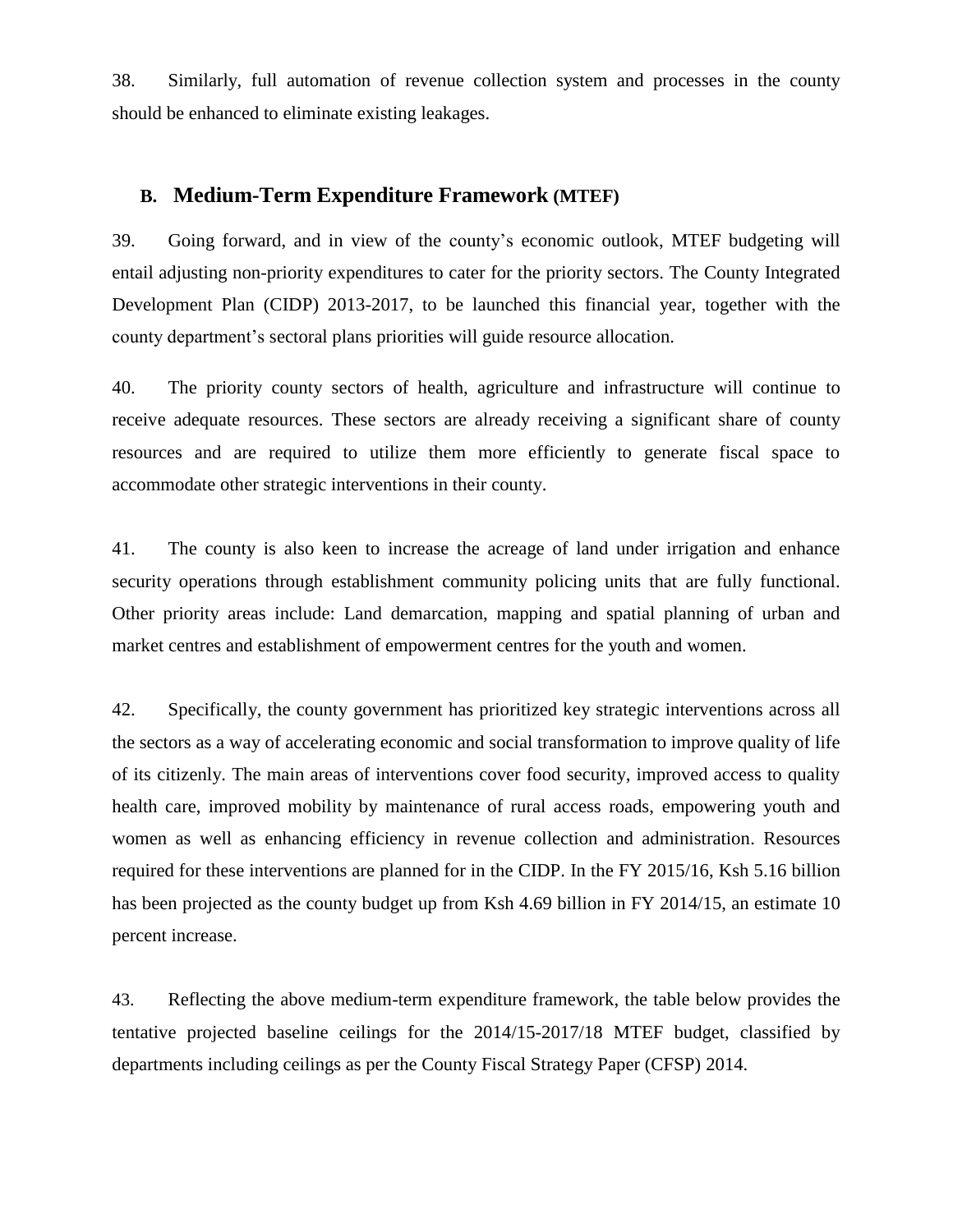| <b>DEPARTMENT</b>                                                          | <b>ESTIMATES</b> | <b>CEILINGS</b> | <b>PROJECTIONS</b> |               | <b>ESTIMATES</b> | <b>CEILINGS</b> | <b>PROJECTIONS</b> |
|----------------------------------------------------------------------------|------------------|-----------------|--------------------|---------------|------------------|-----------------|--------------------|
|                                                                            | 2014/2015        | 2015/16         | 2016/17            | 2017/18       | 2014/2015        | 2015/16         | 2016/17            |
| Governor's<br>office                                                       | 82,836,675       | 86,978,509      | 91,327,434         | 95,893,806    | $\overline{2}$   | $\overline{2}$  | $\overline{2}$     |
| County<br>Assembly                                                         | 448,519,764      | 470,945,752     | 494,493,040        | 519,217,692   | 10               | 10              | 10                 |
| County<br>Secretary                                                        | 97,444,930       | 102,317,177     | 107,433,035        | 112,804,687   | $\overline{2}$   | $\overline{c}$  | $\overline{2}$     |
| Finance and<br>economic<br>Planning                                        | 341,647,598      | 358,729,978     | 376,666,477        | 395,499,801   | $\overline{7}$   | $\overline{7}$  | $\tau$             |
| Education, sports<br>youth and ICT                                         | 106,396,600      | 111,716,430     | 117,302,252        | 123, 167, 364 | $\mathfrak{2}$   | $\overline{c}$  | $\overline{c}$     |
| Gender culture<br>and social<br>services                                   | 81,625,173       | 85,706,432      | 89,991,753         | 94,491,341    | $\overline{2}$   | $\overline{c}$  | 2                  |
| Health                                                                     | 2,001,445,739    | 2,101,518,026   | 2,206,593,927      | 2,316,923,624 | 43               | 43              | 43                 |
| Lands, Housing<br>& Physical<br>Planning                                   | 64,103,444       | 67,308,616      | 70,674,047         | 74,207,749    | 1                |                 |                    |
| Public Works,<br>Roads &<br>Transport                                      | 628,000,000      | 659,400,000     | 692,370,000        | 726,988,500   | 13               | 13              | 13                 |
| Trade,<br>Industrialization<br>& Tourism                                   | 80,490,000       | 84,514,500      | 88,740,225         | 93,177,236    | $\overline{2}$   | $\overline{2}$  | $\overline{2}$     |
| <b>County Public</b><br>Service Board                                      | 26,357,664       | 27,675,547      | 29,059,325         | 30,512,291    | 1                | 1               | $\mathbf{1}$       |
| Agriculture,<br>Fisheries.<br>Livestock and<br>Cooperatives<br>Development | 386,645,144      | 405,977,401     | 426,276,271        | 447,590,085   | $\overline{8}$   | 8               | $\overline{8}$     |
| Water,<br>Environment and<br>Sanitation                                    | 221,197,460      | 232, 257, 333   | 243,870,200        | 256,063,710   | 5                | 5               | 5                  |
| Public<br>Administration<br>Information and<br>Communication               | 121,416,768      | 127,487,606     | 133,861,987        | 140,555,086   | 3                | 3               | 3                  |
| <b>TOTAL</b><br><b>BUDGET</b>                                              | 4,688,126,959    | 4,922,533,307   | 5,168,659,972      | 5,427,092,971 | 100              | 100             | 100                |

44. The County budget for Financial Year 2014/15 was prepared by the County Department of Finance and Economic Planning before being submitted to the County Assembly for approval. The County Integrated Development Plan and Annual Development Plan have been finalized awaiting publication and were the most consulted documents when making the MTF budget.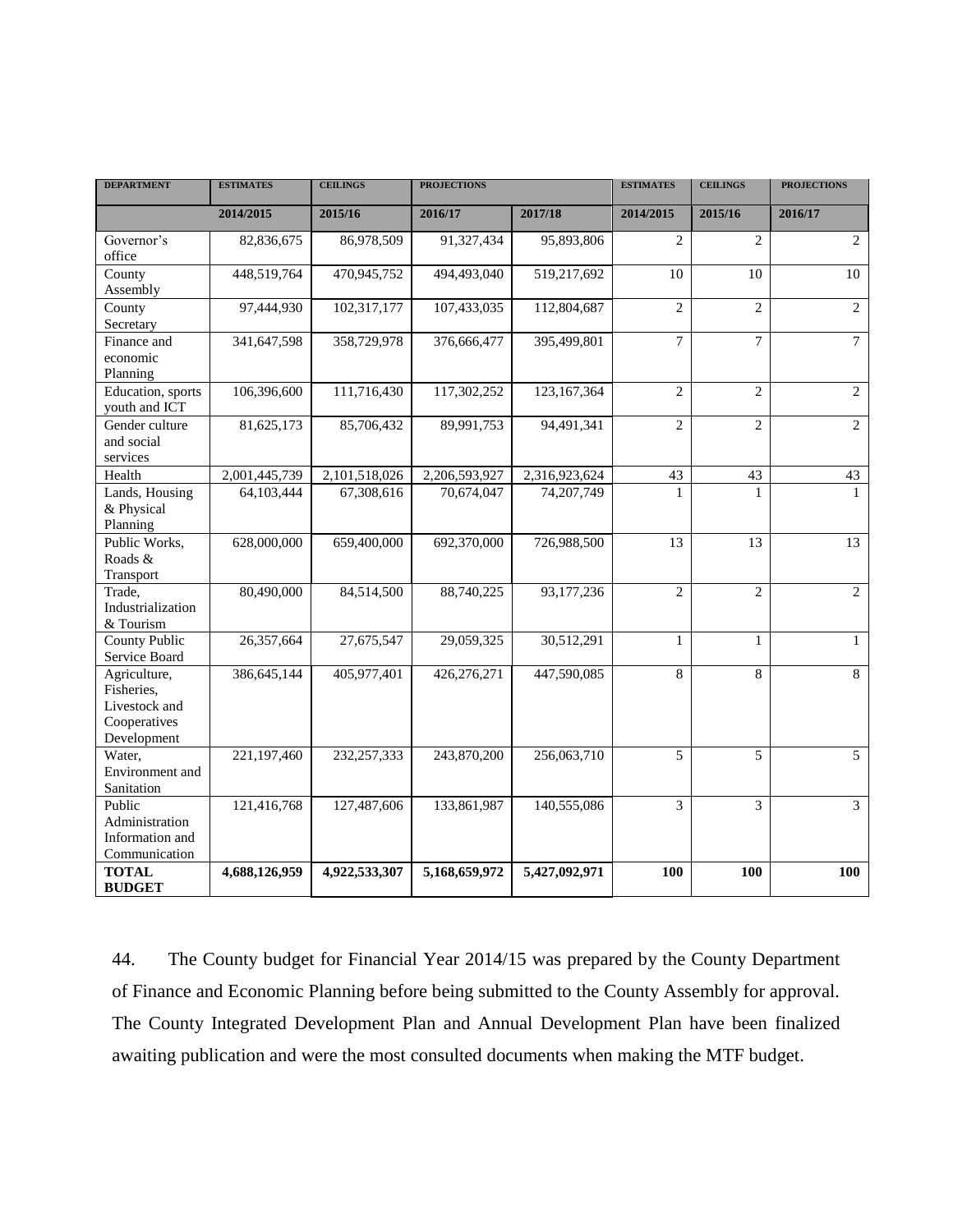45. Extensive work has gone into establishment of various devolved structures and offices to ensure efficiency in delivery of service in the county. For smooth running of county business, the MTEF budget will be prepared and submitted it for approval by the county assembly taking into account the revenue from the consolidated fund and the county's own generated revenues.

# **C. 2015/16 Budget framework**

46. The 2015/16 budget framework is set against a background of the updated medium-term county-fiscal framework. Real national GDP is expected to increase by 6.3 percent in FY 2015/16 underpinned by continued good performance across all sectors of the economy. This is expected to bear a direct effect on the county's performance. The projected growth assumes normal weather pattern during the year and improved investor confidence in the economy. Inflation is expected to remain low and stable, reflecting continued implementation of a prudent monetary policy and stable food prices at both the county and national levels, as well as stable interest rates.

#### *Revenue projections*

47. The 2015/16 budget targets revenue collection of 10 percent increase from the FY 2014/15 target of Ksh.900 million. As noted above, this performance will be underpinned by improvement in revenue collection system and processes to eliminate existing leakages. As such, total revenues are expected to be about one billion Kenya shillings.

#### *Expenditure Forecasts*

48. In 2015/16, recurrent expenditures are projected at 65 percent of county's annual budget, Ksh 3.352 million, down from the estimated Ksh 3.891 million in the FY 2014/15 budget. Development expenditure is expected to increase from 17 percent of the county budget in the FY 2014/15 to 35 percent in the FY 2015/16, on account of devoting more resources to development as required by the PFM Act.

49. Expenditure ceilings on goods and services for departments are based on allocations in the FY 2014/15 budget as the starting point. Stringent measures need to be put in place to ensure more resources are allocated to development expenditure over the medium term for attainment of the PFM Act, 2012 minimum requirement of thirty percent. Most of the outlays are expected to support critical infrastructure.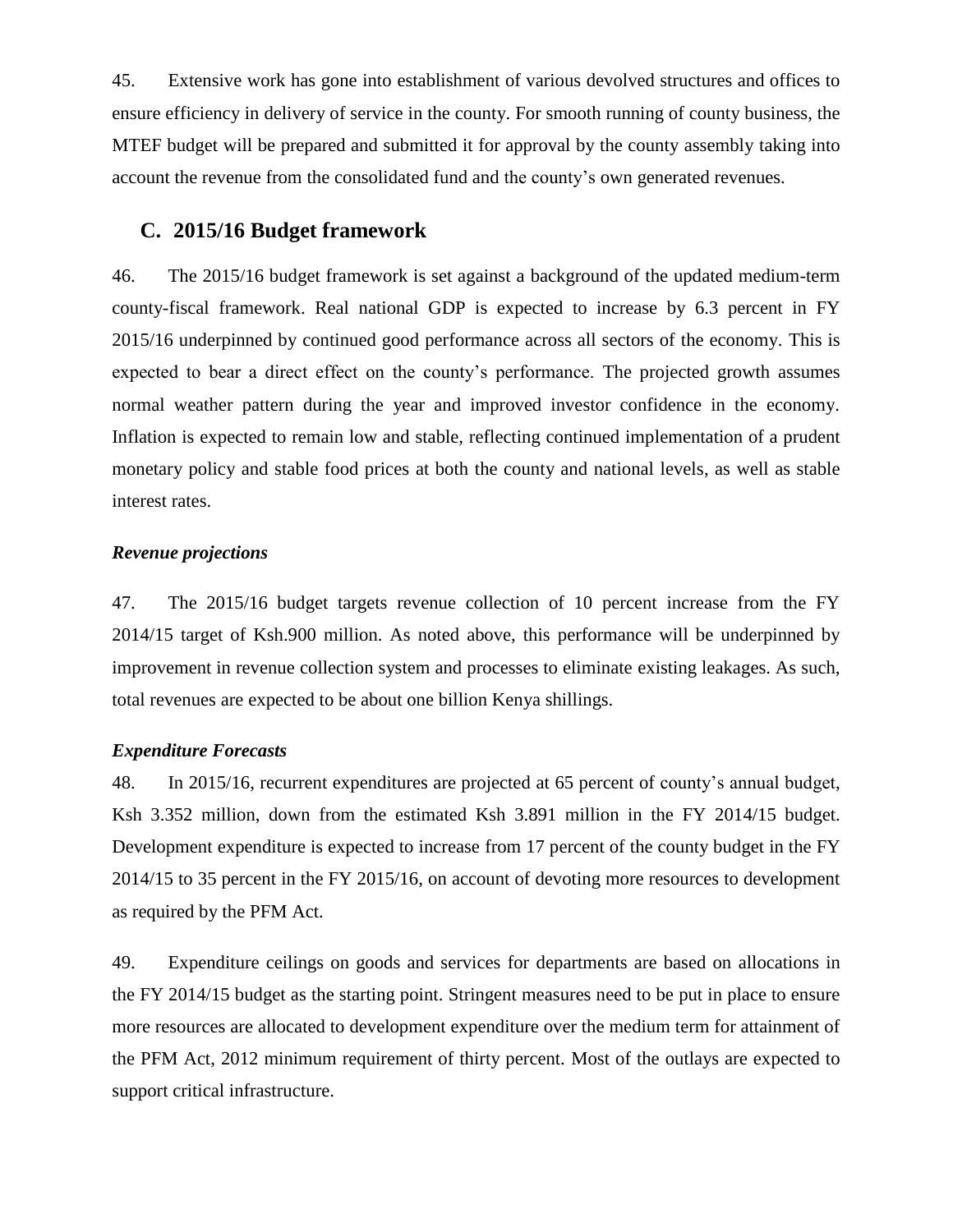# **ANNEX 1: REVENUE PERFORMANCE - 2013/2014**

| <b>ACCOUNT DESCRIPTION</b>                        | <b>ESTIMATED</b> | <b>ACTUAL</b> |
|---------------------------------------------------|------------------|---------------|
| <b>Agriculture Mechanization Station</b>          |                  | 1,120,800     |
| <b>Weights And Measures</b>                       |                  | 53,340        |
| Wambugu ATC                                       |                  | 2,303,369     |
| <b>Land Rates</b>                                 | 76,116,143       | 49,596,920    |
| <b>Business Permit</b>                            | 83,985,200       | 81,618,575    |
| LiquorLicense                                     | $\mathbf{0}$     | 15,942,000    |
| <b>Co-operatives Audit Fees</b>                   | $\overline{0}$   | 621,140       |
| Temporary Occupation License (TOL)                | 800,000          | 1,618,247     |
| New Occupation Fee                                | 1,250,000        | 446,200       |
| Debt Clearance Certificate Fee                    | 1,860,000        | 2,118,750     |
| <b>Application Fee</b>                            | 5,310,000        | 6,043,906     |
| Plot Transfer Fee                                 | 1,270,000        | 775,700       |
| <b>Business Subletting/Transfer Fee</b>           | 3,850,000        | 3,656,100     |
| Space Rent Fee                                    | $\Omega$         | 806,695       |
| Slaughter House Fee                               | 2,630,000        | 2,103,290     |
| MISCELLANEOUS INCOME(E.G Stand Premium, Public    | 1,950,000        | 768,385       |
| Toilets)                                          |                  |               |
| <b>Commission Charges/Lands</b>                   | $\overline{0}$   | 551,019       |
| <b>Court Fines</b>                                | 430,000          | 31,890        |
| <b>Salary Recovery</b>                            | $\overline{0}$   | 16,415        |
| <b>Water Charges</b>                              | 200,000          | 253,250       |
| <b>Document Search Fee</b>                        | 200,000          | 318,390       |
| Agency Fee (Fees From KHC, Insurance Firms, Etc.) | 170,000          | 81,669        |
| Vehicle Ins. Recovery                             | $\Omega$         | 128,400       |
| <b>Cheque Clearance Fee</b>                       | 58,000           | 53,215        |
| Ambulant Hawkers Licenses (Other Than Business    | 850,000          | 645,930       |
| Permits)                                          |                  |               |
| <b>Impounding Charges</b>                         | 4,300,000        | 2,920,510     |
| Sales Of Council's Minutes/ Bylaws/ Tender        | 1,243,000        | 2,268,850     |
| <b>Quarry Extraction Fees/Produce Cess</b>        | 21,461,668       | 22,695,125    |
| Refund (Imprest, Surcharge, Etc.)                 | $\overline{0}$   | 901,575       |
| Consent To Charge Fee/Property Cert. Fee (Use As  | 1,005,000        | 1,393,200     |
| Collateral)                                       |                  |               |
| <b>Benevolent Fund</b>                            | 900,000          | 856,300       |
| Market Fees, Livestock & Stalls Rent              | 36,689,100       | 34,711,274    |
| Parking Fees                                      | 92,195,000       | 107,002,937   |
| Other Property Charges, Occupation Cert.          | 3,000,000        | 1,199,483     |
| Ground Rent- Current Year                         | 2,250,000        | 3,109,942     |
| Ground Rent-Other Years                           | 3,542,852        | 2,035,376     |
| Social Hall Hire(IFAD, Old Municipal Hall)        | 92,000           | 66,100        |
| <b>Stadium Hire</b>                               | 310,000          | 2,316,000     |
| Customers Deposits (Other Than Water & Sewerage)  | $\theta$         | 647,587       |
| <b>Housing Estates Monthly Rent</b>               | 9,733,000        | 14, 131, 357  |
| Training/Learning Center Fee/Reg.                 | 20,000           | 246,550       |
| Nursery School Fee                                | 440,000          | 490,550       |
| <b>Burial Fees</b>                                | 80,000           | 114,400       |
| Garbage Dumping Fee                               | $\overline{0}$   | 89,000        |